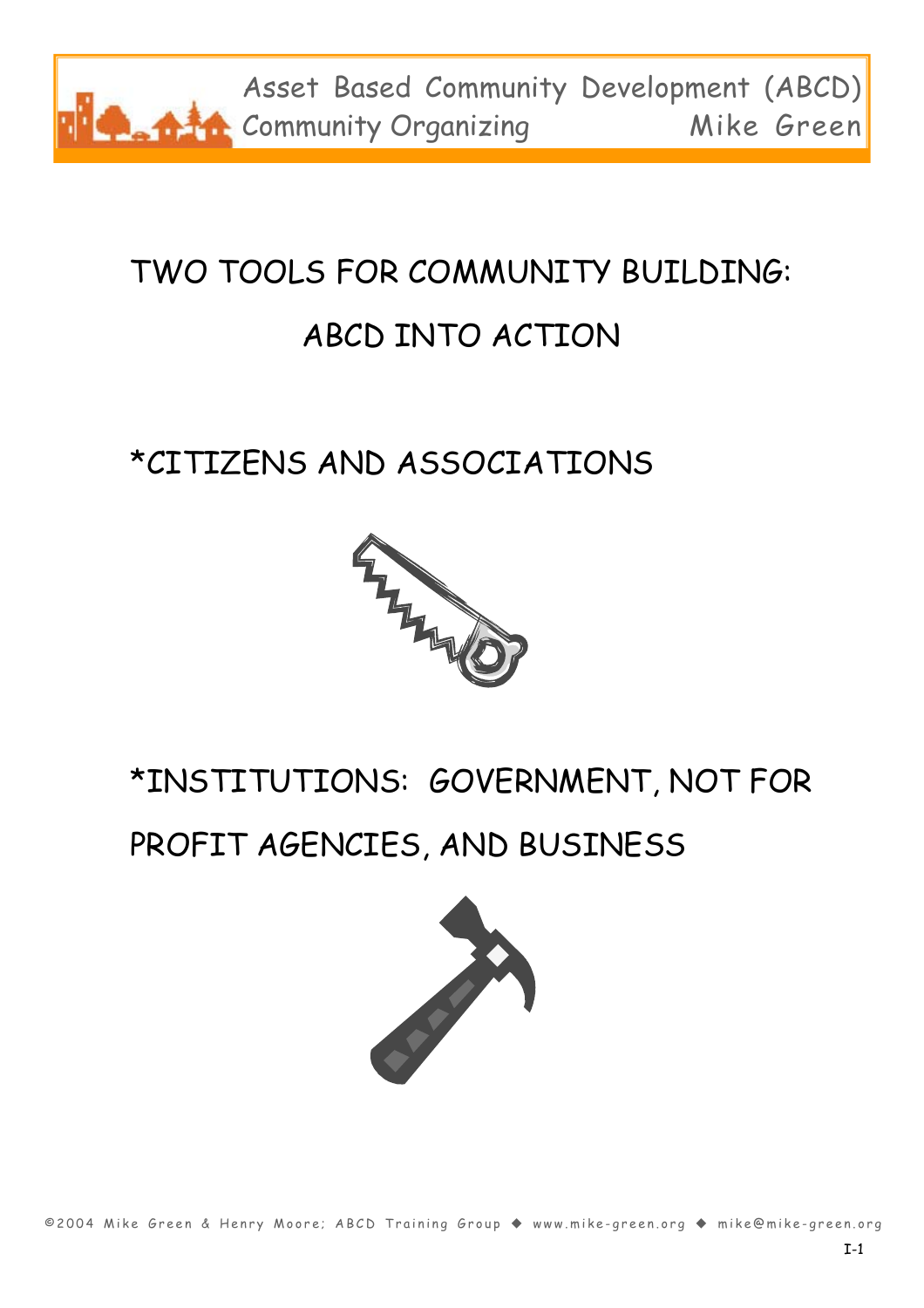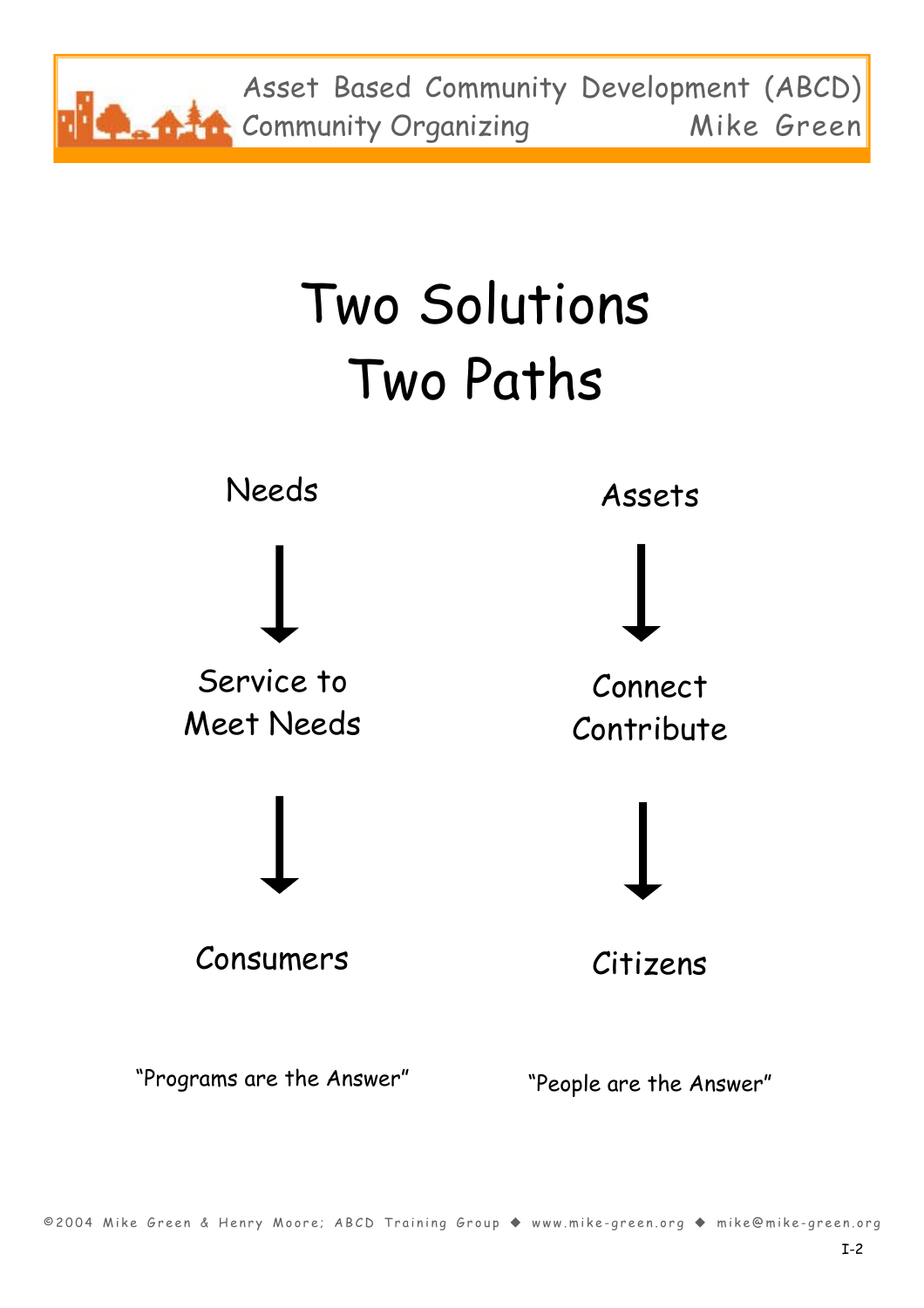Asset Based Community Development (ABCD) **Community Organizing Mike Green** 

# Two Mechanism For Getting Things Done!

Citizen Associations



Consensus

Care

Citizens

Institutions Agencies



Control

Production

Consumers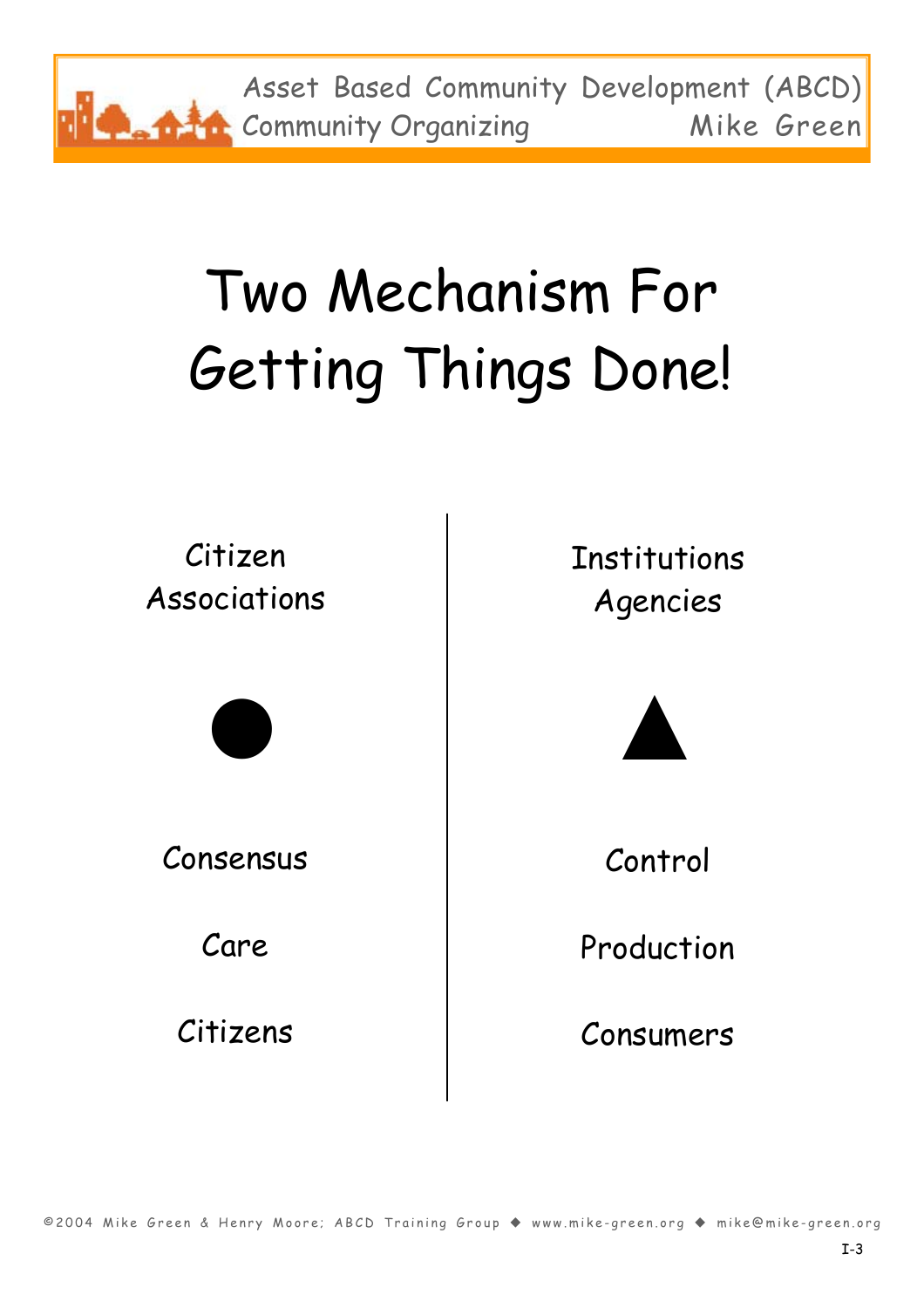Asset Based Community Development (ABCD) **Community Organizing Mike Green** 

## Two Domains for Action Require Different Organizations

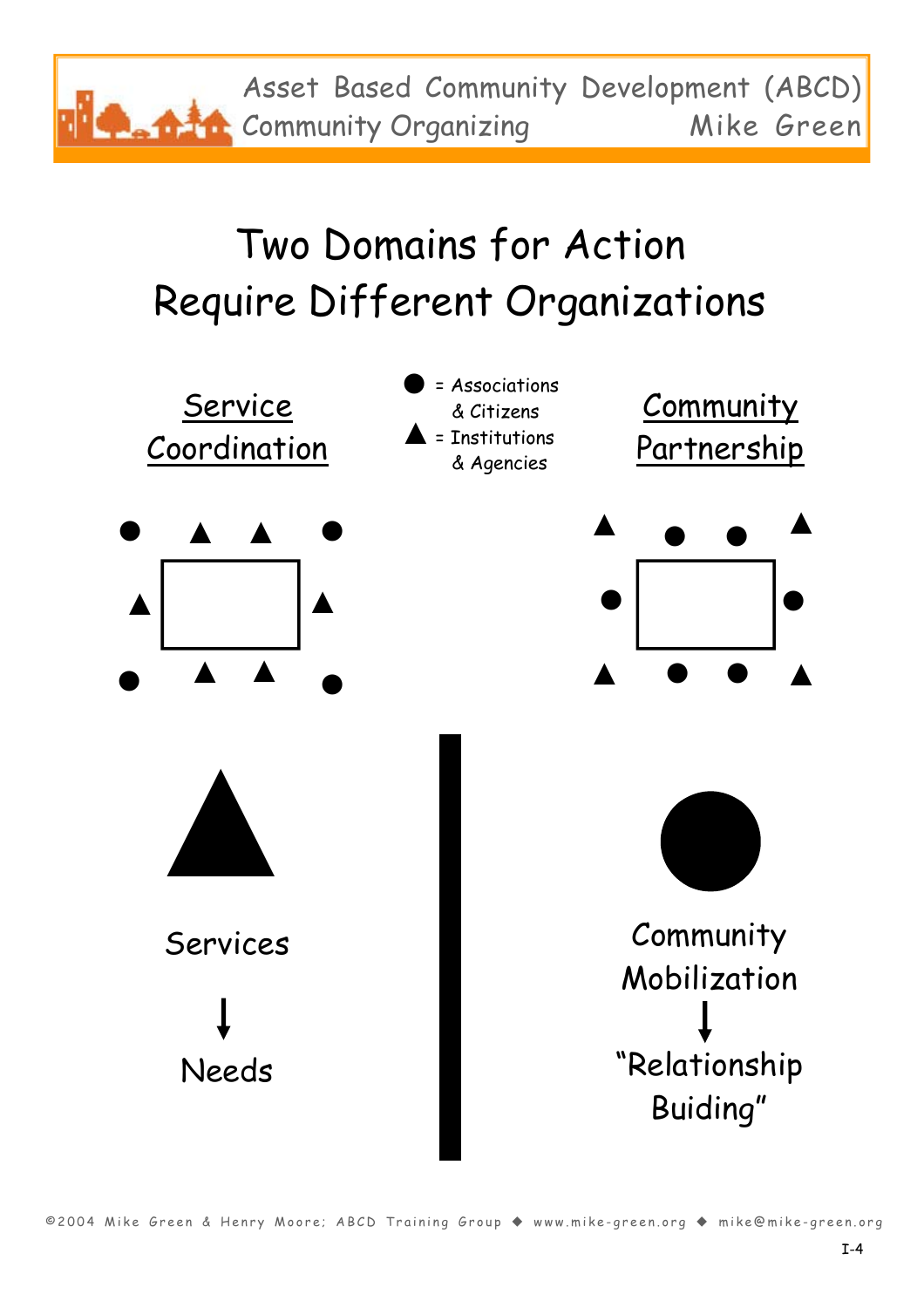

## CREATING A NEW BALANCE FOR COMMUNITY PROBLEM SOLVING



CITIZENS GETTING ON THE CHAIR MORE POWER, AUTHORITY, RESPONSIBILITY

**AGENCTES** LEADING BY STEPPING BACK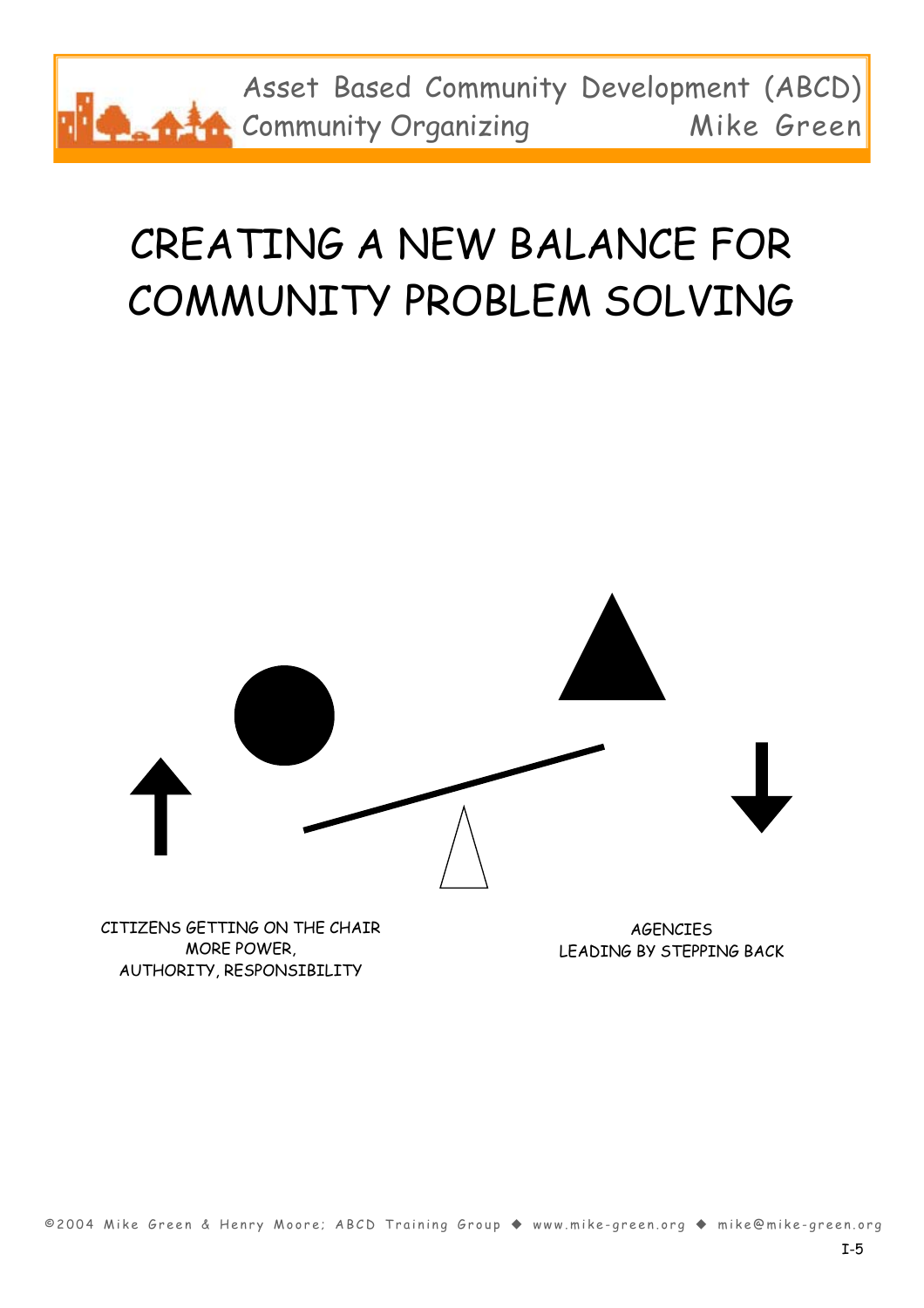

Agencies Can Do Both — Invest in Programs AND In People